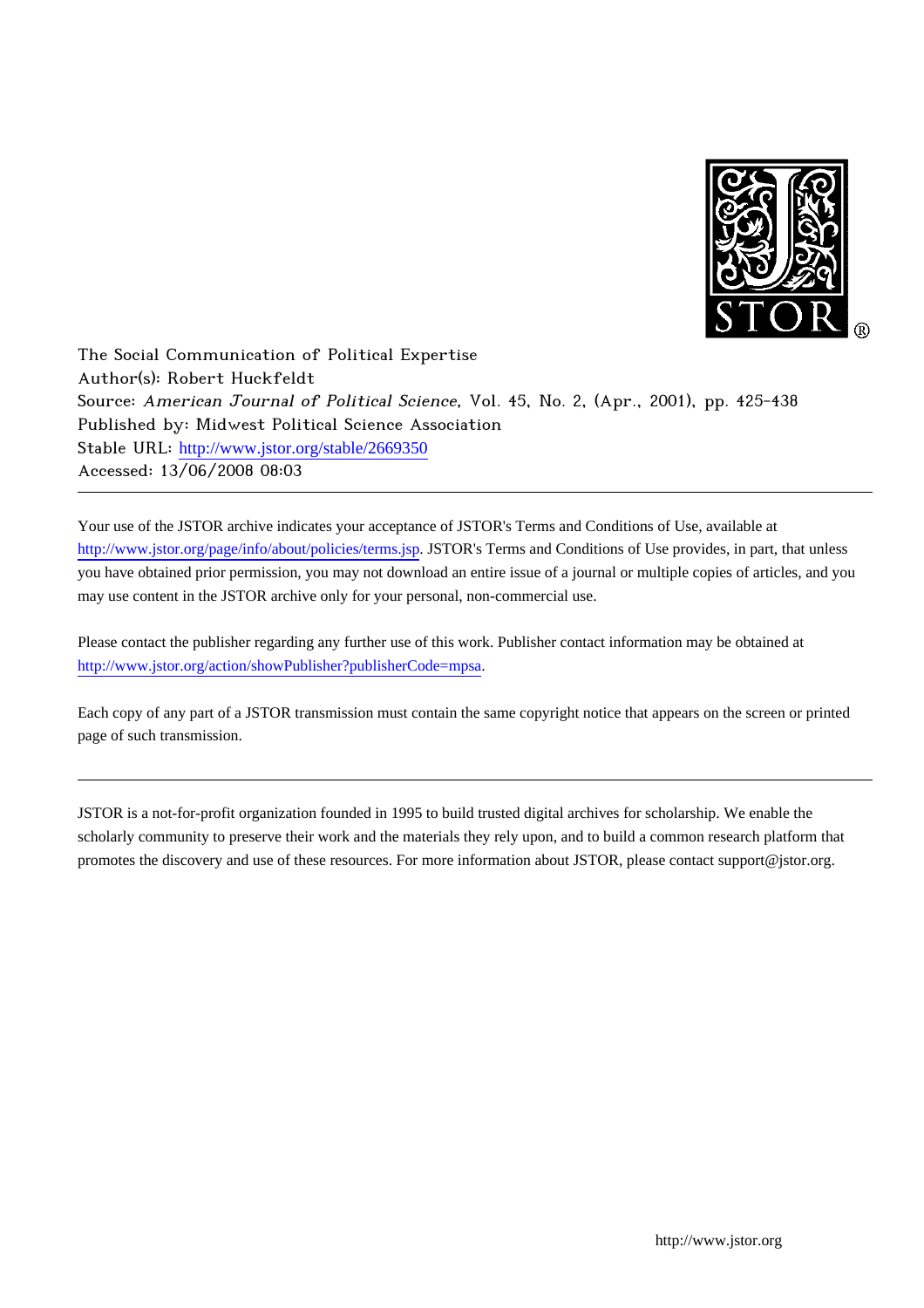# The Social Communication of Political Expertise

## **Robert Huckfeldt** Indiana University

The ability of citizens to make discriminating judgments regarding the political expertise of other individuals is centrally related to the potential for deliberative democracy. If people are unable to render such judgments-if the communication of political expertise is, for example, fundamentally compromised by political bias-then the purposeful basis of political communication and deliberation among citizens is called into question. This article focuses on (1) the criteria that people employ in making judgments with respect to the political competence of other individuals, (2) the consequences of these judgments for the pattern and frequency of political communication, and (3) the implications for the effectiveness of collective deliberation among citizens. The database is taken from a study of political communication in the 1996 election, built on interviews with registered voters and their discussants in the Indianapolis and St. Louis metropolitan areas.

The ability of citizens to identify political expertise and knowledge among others lies near the core of the political communication process at both individual and collective levels. If one individual recognizes the presence (or absence) of expertise among other citizens, the potential is created for the enhancement of political capacity within the electorate. The whole might indeed become greater than the sum of its parts, and social communication would provide one element of a solution to the public opinion paradox—individual citizens who appear woefully uninformed compared to an aggregate electorate that behaves in a predictable and sensible manner (Converse 1964; Page and Shapiro 1992; Sniderman, Brody, and Tetlock 1991).

Indeed, to the extent that one citizen obtains political information and guidance from other citizens who are relatively more knowledgeable and informed, an asymmetrical process of social communication creates a multiplier effect on the distribution of expertise within the electorate. Those who employ socially communicated expertise may or may not become more politically expert themselves. The important point is that they might act on the basis of shared expertise obtained through countless social exchanges (see Katz 1957). In short, social communication creates the potential for modest amounts of political expertise to go a long way in enhancing the performance of democratic politics.

But are people able to render valid judgments regarding the expertise of others? Do they discriminate among associates based on individual levels of expertise? Or is the social communication of political expertise swamped by other considerations, most particularly by the presence or absence of shared political perspectives between individuals? What are the implications for political deliberation and for the enhancement of political capacity on the part of individuals and electorates?

This article focuses on (1) the criteria that people employ in making judgments with respect to the political competence of other individuals, (2) the consequences of these judgments for the frequency of political discussion with particular individuals, and (3) the resulting implications for the

American Journal of Political Science, Vol. 45, No. 2, April 2001, Pp. 425-438

©2001 by the Midwest Political Science Association

Robert Huckfeldt is Endowed Professor of Human Studies, Department of Political Science, Indiana University, Bloomington, IN 47405 (huckfeld@indiana.edu).

This research was supported by a grant to Indiana University from the National Science Foundation. I am grateful for the helpful suggestions of Greg Caldeira, Charles Franklin, Ken'ichi Ikeda, Paul Johnson, Jon Krosnick, Milton Lodge, Skip Lupia, Jeff Mondak, Franz Pappi, John Sprague, John Williams, and the anonymous referees. The Indianapolis-St. Louis study is available from the Interuniversity Consortium for Political and Social Research.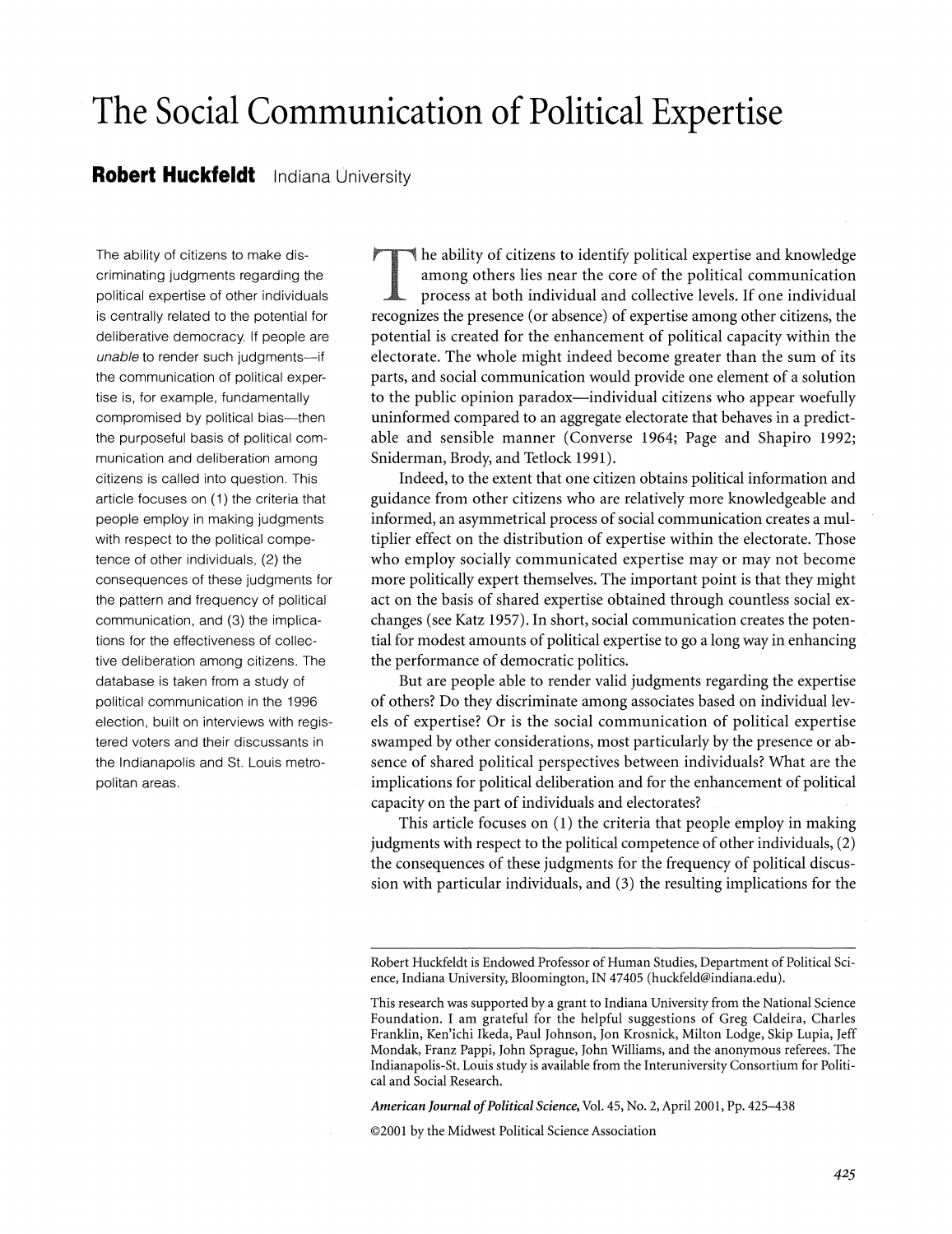effectiveness of collective deliberation among citizens. The analysis is based on a study of political communication during the 1996 election that includes interviews with both halves of discussion dyads occurring naturally during the campaign.

### **Citizen Expertise and Democratic Politics**

Political discussion among citizens is a central feature of democratic politics, and a defining ingredient of a concerned citizen is the willingness to enter into a process of collective deliberation with other citizens. Actively engaged citizens do not go it alone—they do not engage in the political process as isolated individuals. They communicate, they argue, and they accumulate political information through an ongoing process of social interaction (Lazarsfeld, Berelson, and Gaudet 1948; Berelson, Lazarsfeld, and McPhee 1954). But what are the consequences of this collectively deliberative process? And are these consequences beneficial to the informed exercise of citizenship and to the functioning of democratic politics?

The civic potential of collective deliberation is jointly contingent on: (1) the ability of citizens to make discriminating judgments regarding the political expertise of other individuals, and (2) the use of political expertise as a selection criterion in the communication of political information. If citizens do not know an expert informant from an ignorant one, they would be unable to sort out credible analyses and analysts from incredible ones, and hence the effect of political discussion on collective levels of information and expertise would be compromised. Even if citizens do recognize political expertise among others, this recognition can have little consequence unless it becomes a criterion in the selection of political discussants. The underlying problem is thus twofold: the extent to which people actually recognize the presence of knowledge and expertise among others; and the extent to which they seek out information and informants based on perceived levels of expertise.

If people are able to recognize a worthy political analyst when they encounter one, the political capacity of the electorate might be enhanced by collectively efficient patterns of deliberation and communication-by the purposefully constructed patterns of interdependence that exist among citizens. For example, Downs (1957) argued that political discussion is an efficient way to minimize the information costs of political engagement. Rather than undertaking extensive and exhaustive research regarding every political issue, individuals quite reasonably acquire such information on the cheap by

collecting it from politically knowledgeable individuals who hold compatible political biases. Thus, according to Downs (p. 229), sensible people search out well-informed associates who possess compatible political orientations, with the consequence that citizens become efficiently informed—both individually and collectively.

What are the alternative selection criteria that individuals might invoke? First, and in partial contrast to Downs, Calvert (1985) argues that information can be more useful if it is acquired from someone with whom the recipient *disagrees*. Taking account of this alternative viewpoint, a crucial condition may be the recognition of the informant's political bias, regardless of whether the informant holds an agreeable or disagreeable viewpoint (Huckfeldt and Sprague 1995). And the relationship between agreement and the expected utility of political information becomes an open question.

Second, citizens may choose to discuss politics with people who are politically agreeable, not based on the expected utility of communicated information, but rather based on a preference for agreeable social exchange (see Huckfeldt and Sprague 1995, chapter 7). Such an explanation fits quite well within a cognitive dissonance interpretation of political communication (Festinger 1957). To the extent that politically inspired disagreement is dissonance producing, people are likely to avoid encounters that produce disagreement, and the political implications are quite important. If people avoid disagreement, the vitality of political deliberation is compromised, and the diffusion of political information is truncated. Rather than a full airing of issues and perspectives, political communication and deliberation produces informational inbreeding among politically like-minded citizens (see Lodge, Taber, and Galonsky 1999).

Finally, and as Downs suggests, citizens may communicate with others based (at least in part) on perceived levels of political expertise. The underlying and persistent problem relates to the prior question of whether individuals know an expert when they see one! People may respond to the discomfort of disagreement by overestimating the political expertise of those with whom they agree, and underestimating the political expertise of those with whom they disagree (Lord, Ross, and Lepper 1979; Lodge, Taber, and Galonsky 1999). Once again, the implications for democratic politics are not encouraging. While people may encounter disagreement, they dismiss alternative views by rationalizing disagreement on the basis of a discussant who is imputed to be politically ignorant.

Hence, if citizens do not recognize political expertise, or if rates of political communication are independent from perceived levels of political expertise, political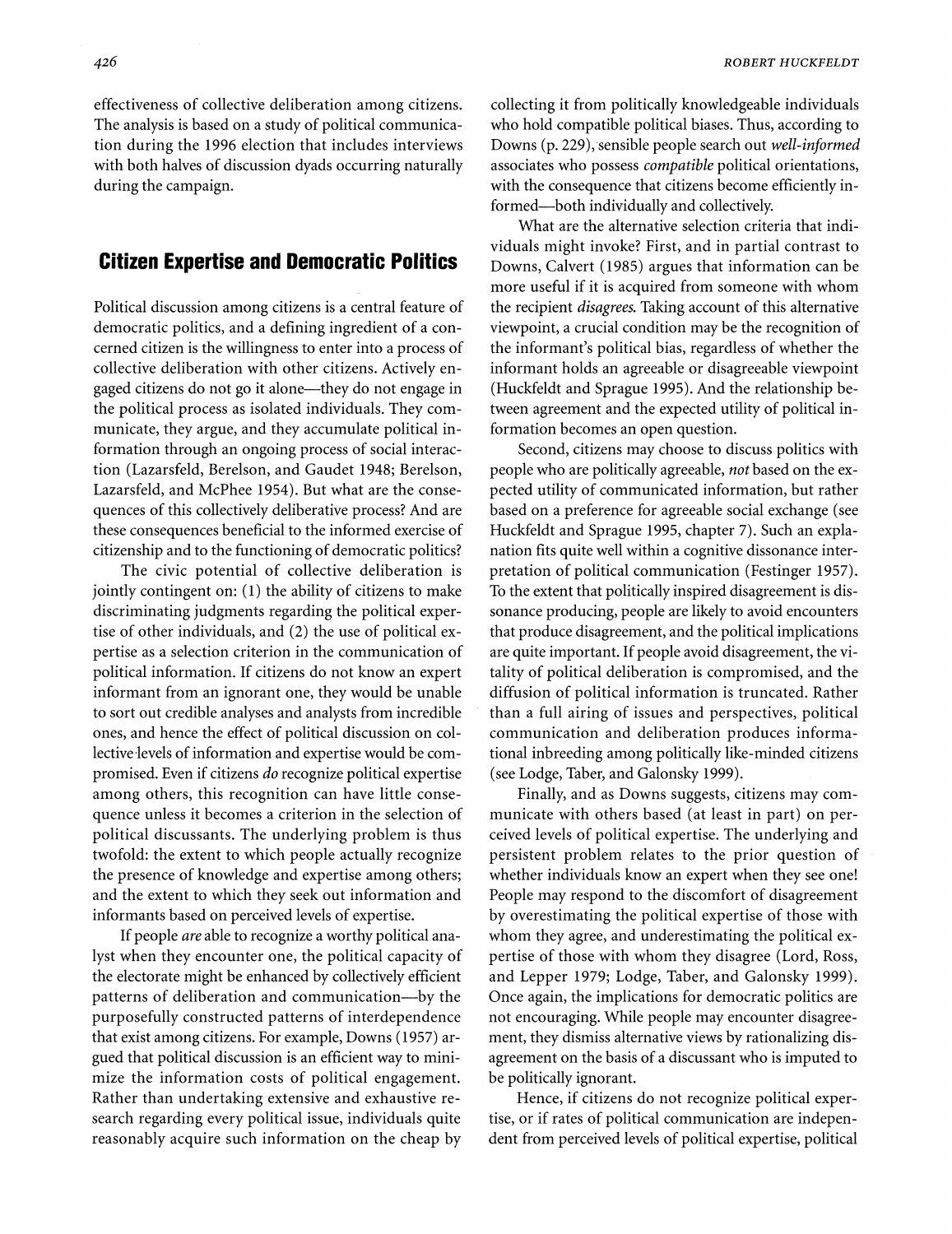communication among citizens is less likely to enhance the political capacities of the electorate, either individually or in the aggregate. Conversely, if individuals are more likely to talk about politics with those whom they judge to be politically expert, and if these judgments are an adequate reflection of reality, the political conversation and communication that occurs among citizens might indeed sustain a process of genuine deliberationa discussion of politics on its merits, informed by countless conversations among citizens, and weighted by the acknowledged political capabilities of expert informants (Barber 1984; Fishkin 1991). None of this disputes the modest incidence of knowledgeable individuals within the electorate (Delli Carpini and Keeter 1996). Rather, it suggests the conditions of individual interdependence that might yield a collective enhancement in citizenship capacity—the conditions under which a modest amount of knowledge might go a relatively long way in guiding the actions of citizens.

## **Data and Research Design**

In order to address these issues empirically, the analysis employs information on: individual citizens, their discussion networks, their judgments regarding the political expertise of the individual discussants who make up these networks, the frequency with which they perceive discussing politics with particular discussants, and objective measures regarding the political expertise of these discussants—measures obtained by interviewing the individuals who make up the networks. These data are taken from a 1996 election study conducted by the Center for Survey Research at Indiana University. The study includes two separate samples: a sample of main respondents ( $N = 2,174$ ) drawn from lists of registered voters, combined with a one-stage snowball sample of these main respondents' discussants ( $N = 1,475$ ). The main respondent sample is drawn from the voter registration lists of two study sites: (1) the Indianapolis metropolitan area defined as Marion County, Indiana; and (2) the St. Louis metropolitan area defined as the independent city of St. Louis combined with the surrounding (and mostly suburban) St. Louis County, Missouri.

Interviews were conducted over the course of the campaign, beginning in March of 1996 and ending in January of 1997. The pre-election main respondent sampling plan was to complete interviews with approximately forty main respondents each week before the election, equally divided between the two study sites. After the election, an additional 830 respondents were interviewed, once again divided between the St. Louis and Indianapolis metropolitan areas. Discussant interviews were completed at a rate of approximately thirty interviews each week during the pre-election period, with an additional 639 interviews conducted after the election. For the preelection main respondent interviews, the associated discussant interviews were completed within two subsequent interview weeks of the main respondent interview. After the election, both main respondent and discussant interviews were completed as rapidly as possible.

Every respondent to the survey was asked to provide the first names of not more than five discussion partners. A random half of the sample was asked to name people with whom they discuss "important matters"; the other half was asked to name people with whom they discuss "government, elections, and politics" (Burt 1986; Huckfeldt and Sprague 1995; Huckfeldt et al. 1998b). After compiling a list of first names for not more than five discussants, the interviewers asked a battery of questions about each discussant. At the end of the interview, we asked the main respondents for identifying information that might be used to contact and interview their discussants. Based on their responses we completed 1,475 discussant interviews, employing a survey instrument that was very similar to the instrument used in the main respondent interview.<sup>1</sup>

The main respondents were asked to judge each discussant's level of political expertise: "Generally speaking, how much do you think (first name of discussant) knows about politics? A great deal, an average amount, or not much at all." The answers to these questions serve as the measures of *perceived* political expertise regarding particular discussants. One part of our analysis is primarily devoted to understanding the factors that influence these evaluations, and a natural place to begin is with a battery of questions designed to measure *objectively defined* levels of political knowledge on the part of individual discussants (Delli Carpini and Keeter 1993). The analysis employs an introductory statement followed by a three-question battery that is administered to both main respondents and discussants at the end of their respective interviews:

• We are interested in knowing how well the media and the schools help people in understanding what's going on in politics. To help us do that, we'd like to ask you some questions about politics. Many people don't know the answers to these questions, so if there are some you don't know, just tell me and we'll go on.

<sup>&</sup>lt;sup>1</sup>Additional information regarding the sample design and response rates can be found in Huckfeldt, Sprague, and Levine 2000.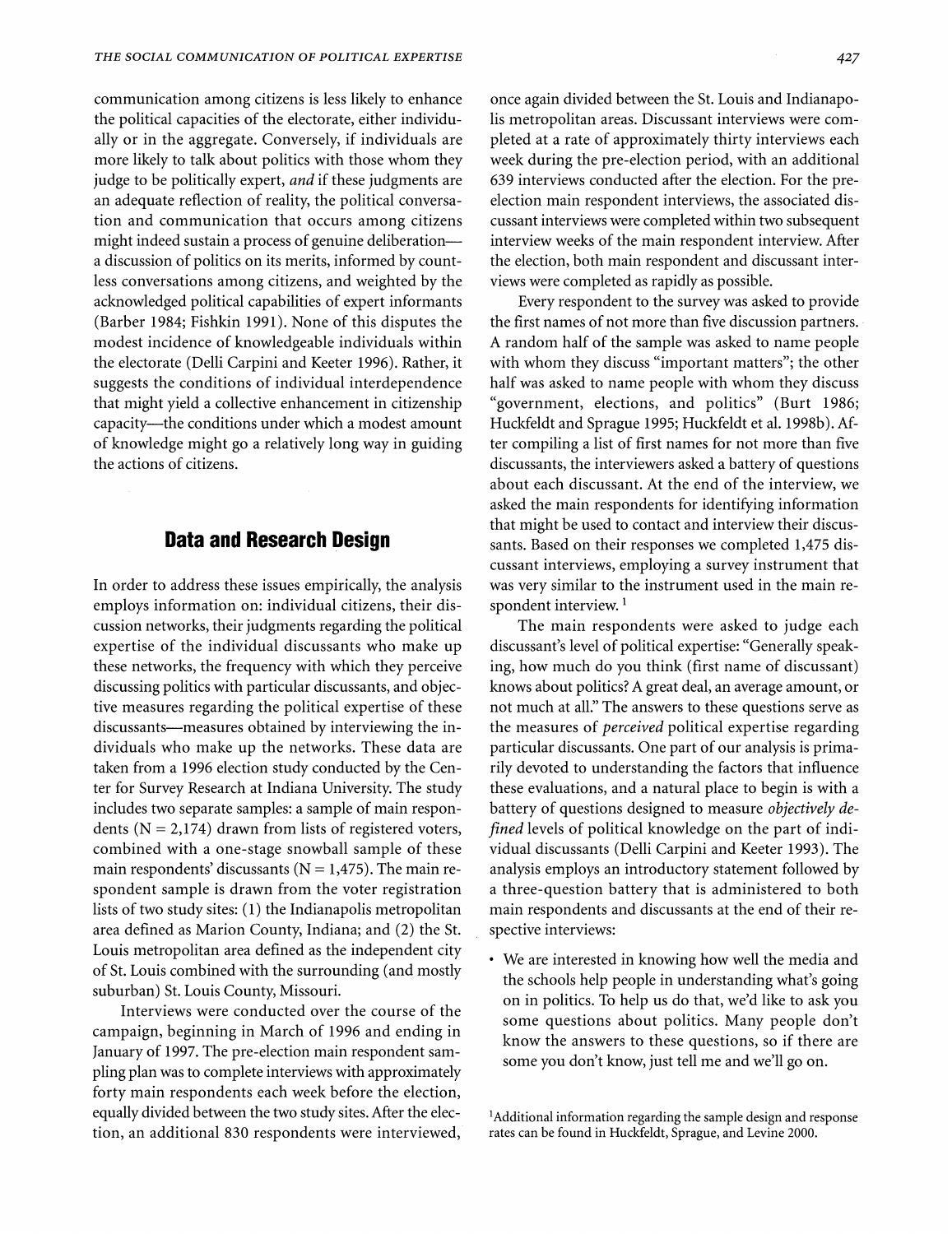- Whose responsibility is it to determine if a law is constitutional or not? Is it the President, the Congress, or the Supreme Court?
- Next, what are the first ten amendments in the Constitution called?
- How much of a majority is required for the U.S. Senate and House to override a presidential veto?

In addition to these knowledge questions, the analysis employs a range of information about both the main respondents and the discussants, based on the main respondents' perceptions of the discussants, as well as the self-reports of main respondents and discussants.

### **Judgments Regarding Political Expertise**

What are the conditions that give rise to the communication of political expertise, and to what extent are citizens able to recognize the presence of expertise among others? An important argument suggesting that we should not trust individual judgments regarding the expertise of others is anchored in cognitive dissonance theory (Festinger 1957). Consider the situation in which Tom correctly recognizes that his discussant, Dick, holds an opinion different from his own. One alternative would be for Tom to form a negative assessment of Dick's expertise that would, in turn, allow him to disregard Dick's opinion. Thus, even though Tom correctly recognizes that Dick disagrees, he forms a negative evaluation of Dick's expertise, driven by the fact that Dick is not smart enough to adopt Tom's own (presumably) correct views!

This argument is quite compelling, particularly in light of the fact that disagreement is perceived to occur quite frequently within communication networks. At the end of the campaign, after the election was over, 38 percent of the dyads in the post-election sample involved a main respondent who did not perceive agreement with the discussant. The likelihood that any given individual would have at least one associate with whom they disagree is correspondingly higher. In situations such as these, where people frequently recognize the presence of disagreement, one might expect individuals to construct explanations that account for the divergence of political preferences among others (Ross, Bierbrauer, and Hoffman 1976), and imputed ignorance is an eminently plausible candidate. Hence, two explanatory variables are included in the ordered logit models of Table 1 to address whether the communication of political expertise depends on agreement between the main respondent and the discussant. One dummy variable measures objectively

*defined* agreement between the self-reported presidential candidate preferences of the main respondent and the discussant, and a second measures the main respondent's perception that the discussant holds the same candidate preference.

In addition to disagreement, a range of other explanatory factors that might be prime suspects in attenuating or enhancing the social communication and recognition of political expertise are addressed in Table 1. The obvious and perhaps naïve hypothesis is that perceptions of political knowledge and expertise are, in fact, driven by political knowledge and expertise! But this raises the issue of how expertise should be measured.

Three discussant expertise measures are included in the analysis: the number of correct answers the discussant scored on the three-item political knowledge battery, the discussant's level of education, and the discussant's reported level of interest in the election campaign.<sup>2</sup> The knowledge battery provides the most obvious measure of political expertise, but factual knowledge is perhaps only one element of expertise, broadly defined. If political expertise is to be perceived in the context of political discussion, communication skills may be equally important, and the discussant's educational level provides a measure of these skills. Moreover, even well-educated citizens who are knowledgeable about the formal institutions and structures of government might demonstrate higher levels of expertise to the extent that they are engaged by the political process—to the extent that they are interested in politics and public affairs.

Two other discussant measures are included in the model: a measure of the discussant's (self-reported) partisan extremity and the discussant's network location. First, partisan opinions communicate more clearly and hence perhaps more knowledgeably than moderate ones (Huckfeldt et al. 1998a). Second, a dummy variable is included to index the location of a discussant within an explicitly defined political network. Recall that a random half of the main respondent sample was asked with whom they discuss "important matters," and the other half was asked with whom they discuss "government, elections, and politics." To the extent that political discussion is an activity that takes place within substantively specialized networks of interaction, we might see higher levels of imputed expertise to be associated with the discussants located in these networks.

<sup>&</sup>lt;sup>2</sup> The question is, "Some people don't pay much attention to political campaigns. How about you? Are you very much interested, somewhat interested, or not much interested in the 1996 political campaigns?"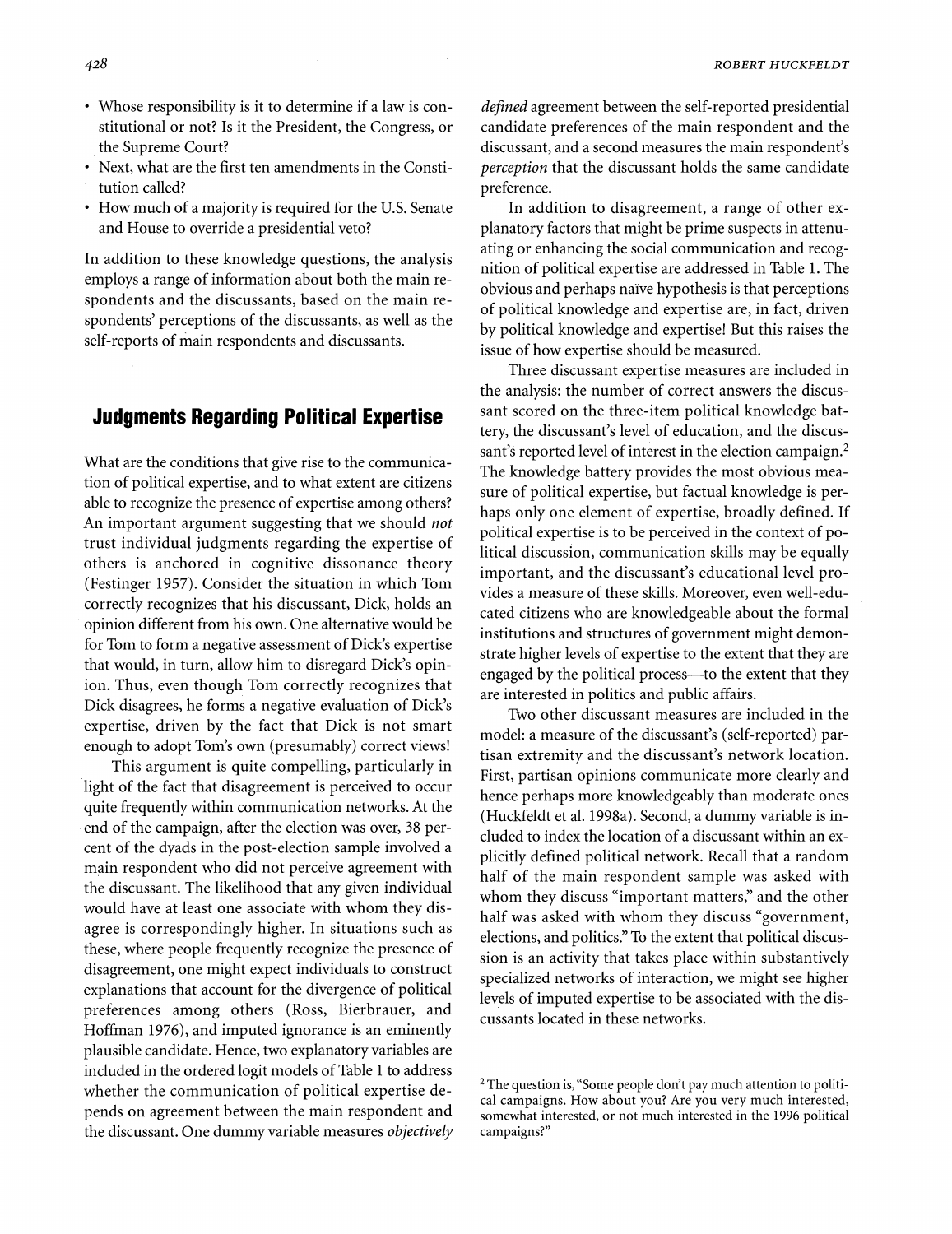#### TABLE 1 The Main Respondent's Perception of the Discussant's Political Knowledge by the Discussant's Objectively Defined Knowledge, Interest, Education, and Partisan Extremity, and by Various Other Factors (Ordered logit models. T-values for coefficients and standard errors for cutting point thresholds are shown in parentheses.)

|                                                                         | With<br><b>Interactions</b> | Without<br><b>Interactions</b> |
|-------------------------------------------------------------------------|-----------------------------|--------------------------------|
| objectively defined discussant knowledge                                | .37<br>(2.53)               | .36<br>(5.08)                  |
| discussant interest                                                     | .75<br>(3.94)               | .74<br>(8.05)                  |
| discussant education                                                    | .11<br>(3.75)               | .11<br>(3.75)                  |
| discussant partisan extremity                                           | .14<br>(2.22)               | .14<br>(2.21)                  |
| objectively defined main respondent knowledge                           | .02<br>( .14)               | .01<br>(.17)                   |
| main respondent interest                                                | .06<br>(.31)                | .04<br>(.48)                   |
| main respondent education                                               | $-.004$<br>(.13)            | $-.004$<br>(.14)               |
| main respondent partisan extremity                                      | .02<br>(.30)                | .02<br>(.30)                   |
| perceived agreement by main respondent                                  | .31<br>(2.18)               | .31<br>(2.18)                  |
| objectively defined agreement                                           | .29<br>(2.06)               | .29<br>(2.06)                  |
| political network name generator                                        | .02<br>(.21)                | .02<br>(.21)                   |
| main respondent interest X<br>discussant interest                       | $-.01$<br>(0.09)            |                                |
| main respondent objective knowledge X<br>discussant objective knowledge | $-.005$<br>(0.08)           |                                |
| threshold (1)                                                           | 1.08<br>$(s=.60)$           | 1.04<br>$(s = .49)$            |
| threshold (2)                                                           | 4,88<br>$(s=.62)$           | 4.84<br>$(s=.51)$              |
| $N =$                                                                   | 1310                        | 1310                           |
| chi <sup>2</sup> /df/p =                                                | 222/13/.00                  | 222/13/.00                     |
| pseudo $R^2$ =                                                          | .10                         | .10                            |

Perceived discussant knowledge: main respondent's judgment regarding how much the discussant knows about politics; 1=not much at all, 2=an average amount, 3=a great deal

Objectively defined knowledge: number of correct answers to political knowledge battery (range is 0-3)

Education: years of school based on self-report (range is 6-10)

Interest: 0 = "not much interested" in the 1996 campaign; 1="somewhat interested;" 2= "very much interested"

Partisan extremity: 0=independent or non-partisan; 1=independent leaning toward Democrats or Republicans; 2="not strong" Democrat or Republican; 3=strong Democrat or Republican

Perceived agreement by main respondent: 1=main respondent perceives that the discussant supports the same presidential candidate as the main respondent; 0=absence of perceived agreement

Objectively defined agreement: agreement regarding candidate preference where 1=agreement based on self-reports, 0=absence of agreement

Political network name generator: 1=respondents asked for the first names of people with whom they discuss "government, elections, and politics"; 0=respondents asked for the first names of people with whom they discuss "important matters"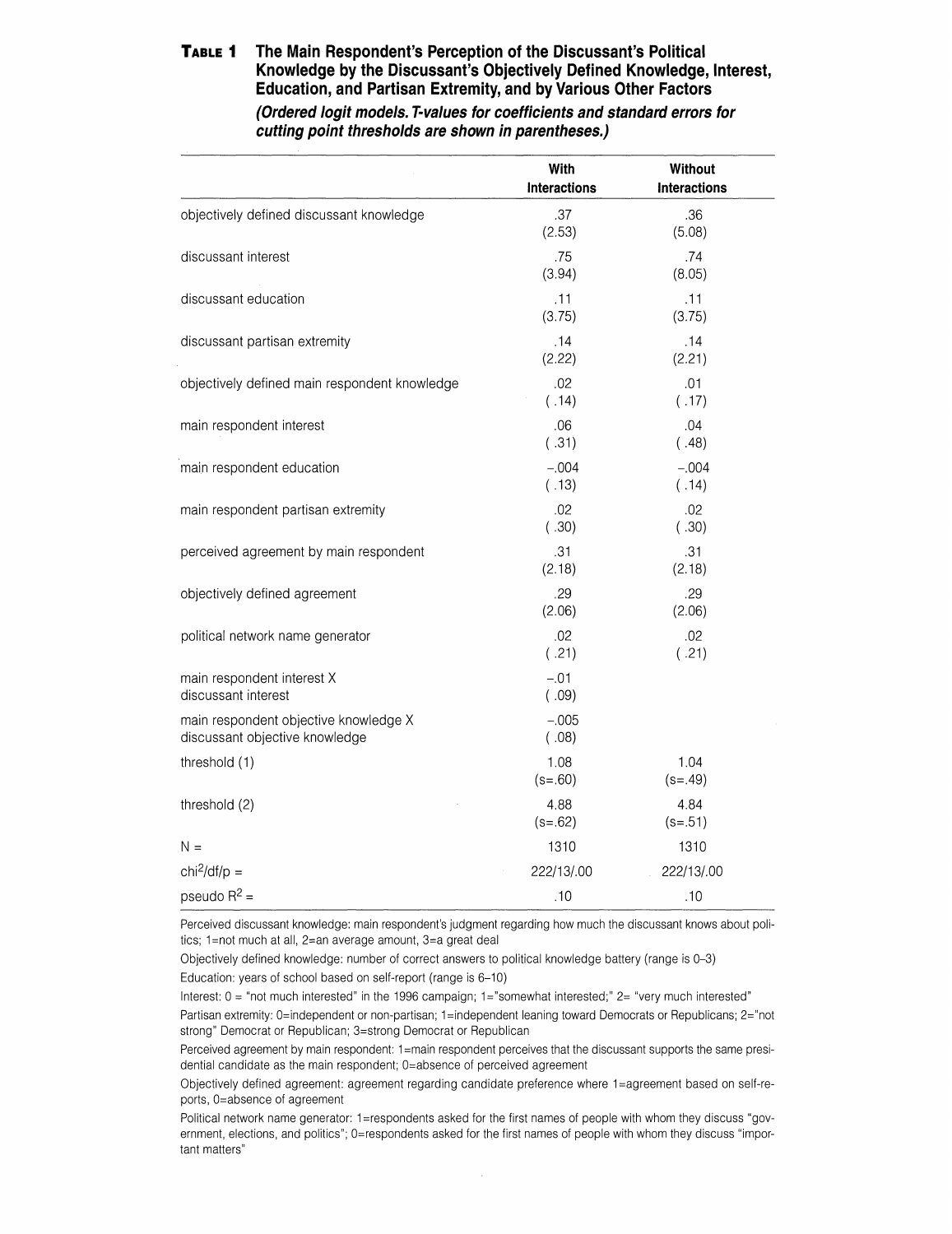Finally, any simple effect due to discussant expertise may be, in fact, the spurious consequence of (1) a pattern of association in which politically expert individuals tend to cluster together and (2) a tendency of politically expert individuals to infer expertise among others. Hence, several characteristics of main respondents are included as explanatory variables as well: the political knowledge of the main respondents, as well as their education, political interest, and partisan extremity. In addition, two interaction variables are included to evaluate whether the perception of expertise is jointly contingent on the objectively defined expertise of both the main respondent and the discussant. The first is the multiplicative product of main respondent and discussant interest, and the second is the product of main respondent and discussant knowledge.

What does the analysis show? As the first column model of Table 1 indicates, all three discussant expertise measures, as well as the measure of discussant partisan extremity, produce statistically discernible coefficients.<sup>3</sup> The measure of objectively defined agreement and the measure of perceived agreement both produce discernible coefficients. In contrast, none of the main respondent characteristics produce discernible coefficients, and neither do the interaction measures or the measure for location within an explicitly defined political network. Even though the interaction variables do not produce discernible coefficients, they are highly correlated with both discussant and main respondent measures for interest and knowledge. Hence, we reestimate the model absent the interaction variables in the second column of Table 1. The reestimated model does not produce any substantial change in interpretation, although the t-values for discussant knowledge and interest are substantially increased.

Thus, after objective measures of discussant expertise are taken into account, there is little evidence here to suggest that political communication networks are differentiated from more generalized communication networks on the basis of perceived expertise. Moreover, politically expert main respondents are not any more or less likely to recognize expertise among others. In contrast, the main respondents are more likely to perceive that a particular discussant is politically knowledgeable if: the discussant scores higher on the political knowledge battery; the discussant has a higher level of education; the discussant is more interested in the election campaign; the discussant is a more extreme partisan; the main respondent perceives agreement regarding the candidates; and both the main respondent and the discussant actually share the same candidate preference.<sup>4</sup>

How important are these various effects? Based on the second column model estimates of Table 1, we sequentially vary regressors one at a time to predict the probability that the main respondent perceives the discussant to know "a great deal" about politics, while we hold the other regressors constant at mean or typical values.<sup>5</sup> Perceived agreement, objectively defined agreement, interest, objectively defined knowledge, and partisan extremity are varied across the their entire observed ranges, while education is varied between twelve years of school (a high school graduate) and eighteen years of school (a masters degree).<sup>6</sup> The approximate effects on the probability of perceiving the highest level of discussant knowledge are thirty-one points for political interest, twentytwo points for objectively defined discussant knowledge and fourteen points for education. In contrast, the combined effect for actual and perceived agreement is twelve points, and the effect for partisan extremity is nine points. Thus, each of the discussant expertise measures demonstrates an impact that either surpasses or approximates the combined effect of actual and perceived agreement.

How does the combined effect of actual and perceived agreement compare to the cumulative effect of discussant expertise? For respondents who correctly perceive agreement with a discussant, the combined effect of discussant expertise (interest, objective knowledge, and education) on the probability of perceiving a discussant to be highly knowledgeable is fifty-nine points. In con-

<sup>5</sup>Discussant and main respondent educational levels are held constant at fifteen years; objectively defined main respondent and discussant knowledge levels are held constant at two correct answers; partisan extremity measures for the discussant and the main respondent are held constant at two or weak partisan; main respondent and discussant interest levels are held constant at one or "somewhat"; perceived and objectively defined candidate agreement are held constant at one or agreement; and the name generator is held constant at one ("government, elections, and politics").

<sup>6</sup>Varying education between twelve and eighteen years keeps us from inflating the effect of education. Less than 3 percent of the discussants report less than a high school education (values 11 and lower), and only 6 percent report doctoral degrees (a value of 19).

<sup>&</sup>lt;sup>3</sup>Each discussant appears only once in the resulting matrix of dyads, but some main respondents appear multiple times-1475 discussants and 872 main respondents. In the analyses of this article, a correction for clustering produces minor and inconsequential differences in standard error estimates, and hence the original estimates are used (Rogers 1993).

<sup>&</sup>lt;sup>4</sup>An alternative explanation for the importance of disagreement focuses on differences in long-term partisan orientations. Adding the party identification of the main respondent and the discussant to the model, along with their multiplicative interaction, failed to produce a pattern of discernible effects. More importantly, it produces a collinearity problem with the measures of candidate agreement, increasing standard errors for coefficients and thereby yielding statistically indiscernible coefficients for all the agreement measures. In short, our data do not allow us to examine whether disagreement is primarily important in terms of longer-term orientations or shorter-term opinions and evaluations.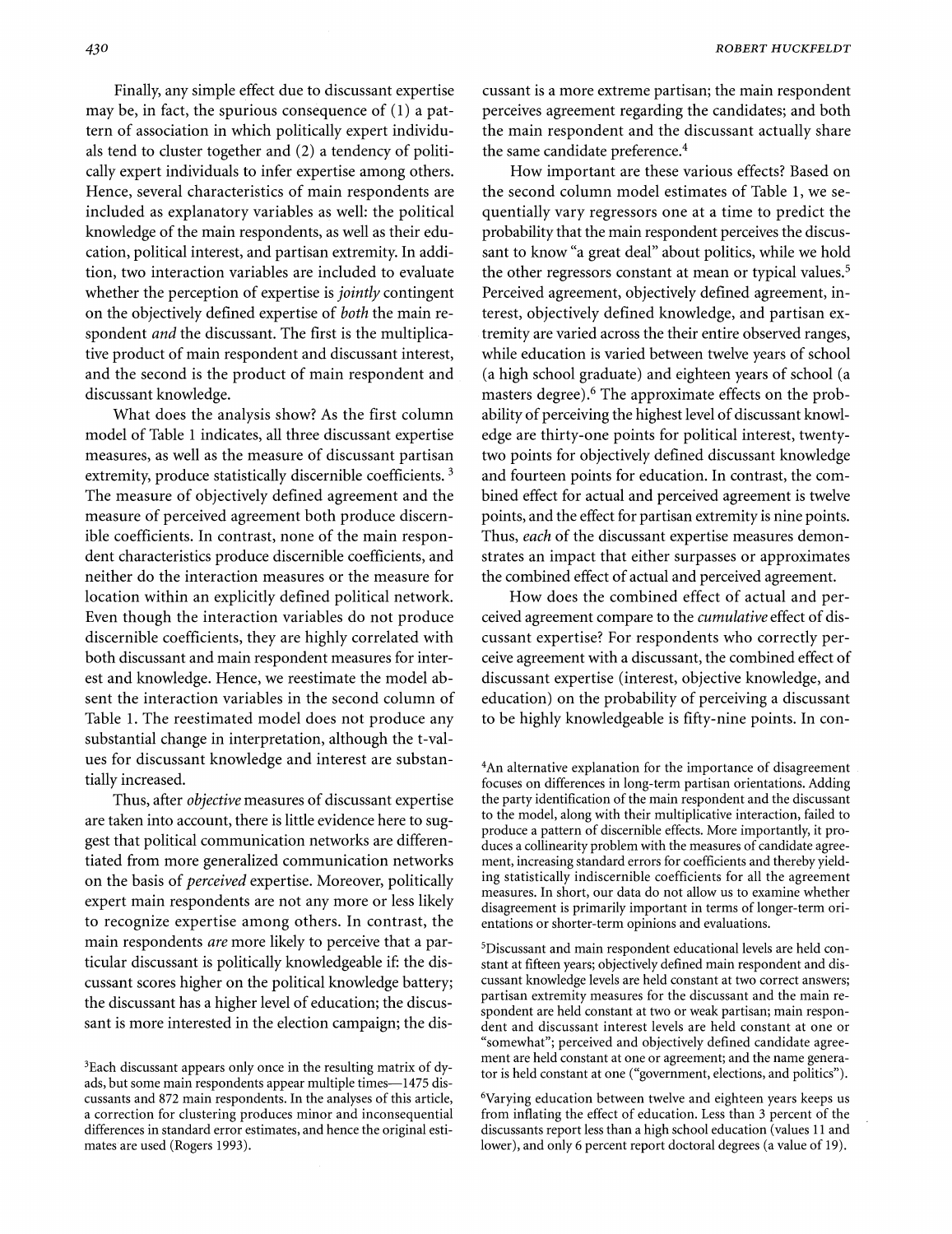trast, when discussants are politically interested, knowledgeable, and well educated, the combined effect of actual and perceived agreement is fourteen points.

In summary, the naïve hypothesis receives the most dramatic support. The best predictors of *perceived* expertise are the measures of actual expertise. Discussants with higher levels of interest, knowledge, and education are perceived to be more knowledgeable by their associates, and the cumulative effects tend to swamp the combined effect of actual and perceived agreement.

## **Expertise and Discussion**

Are citizens more likely to discuss politics with people whom they believe to be politically expert? If not, it becomes quite immaterial whether individuals are able to recognize the presence of political expertise among others. After asking respondents how many days each week they talked with the particular discussant, interviewers went on to ask: "When you talk with (discussant first name), do you discuss political matters: often, sometimes, rarely, or never?" This latter question provides a measure of political discussion frequency.

The first-order relationship between the perceived expertise and the reported frequency of political discussion is quite pronounced: 38.6 percent of respondents who believe that their discussants know a great deal report the highest frequency of political discussion, but only 6.4 percent of those who believe their discussants know "not much at all" report the highest frequency. While individuals are more likely to report frequent discussion with discussants whom they believe to be politically expert, the question arises, does this relationship persist when other explanations are taken into account? A variety of other factors might be related both to perceived frequency and to perceived expertise, and hence the relationship may be a spurious consequence of other circumstances and conditions.

First, political partisans are likely to be engaged by the debates and dramas of politics, and hence they are more likely to engage in political discussion. Partisans are also more likely to be perceived as being politically knowledgeable, and thus partisanship may help to explain the relationship between perceived expertise and reported frequency of discussion.

A second alternative explanation is that the effect of perceived knowledge is the (familiar) residue of political agreement and shared political orientations. That is, perhaps we talk more with people who share our viewpoints, and perceived expertise is simply the rationalization for this behavior. From the standpoint of reducing

cognitive dissonance, it is easier for one person to avoid or dismiss another's disagreeable viewpoints if she believes that the other person does not know much anyway. Thus, once we take account of these shared orientations, the independent effect of perceived expertise may be reduced dramatically.

Finally, if political experts are more likely to talk about politics, the effect of perceived expertise on discussion frequency may be an artifact due to patterns of association, or to the unintended consequences of association with talkative experts, or both. On the one hand, expert main respondents may talk about politics a great deal with everyone, and most of their discussants may also be politically expert. Conversely, the frequent political discussions of expert discussants may mean that main respondents are often engaged in political conversations with these expert discussants, regardless of whether they perceive the discussants to be expert.

These alternative explanations are addressed in the first column model of Table 2, where an ordered-logit model is used to regress political discussion frequency on: the perceived knowledge of the discussants; the knowledge and interest of the main respondents; the extremity of partisanship for the main respondents and the discussants; objectively defined and subjectively perceived agreement regarding presidential candidates; the location of the discussant within an explicitly defined political network; and the mean frequency of political discussion reported by the discussants within their discussion networks. What do the results of this model suggest?

First and perhaps most importantly, none of the alternative explanations serves to compromise the relationship between the perceived knowledge of the discussant and the reported frequency of discussion with the discussant. Indeed, the only other factors that produce discernible coefficients are the knowledge and interest of the main respondent; the main respondent's perception of agreement with the discussant regarding presidential candidates; and the discussant's average frequency of discussion.<sup>7</sup> Thus, the analysis suggests that main respondents are more likely to discuss politics with discussants whom

<sup>&</sup>lt;sup>7</sup>A closely related argument is that discussion frequency might be enhanced only in situations where a politically expert main respondent perceives the discussant to be expert as well. When we include a multiplicative interaction between perceived discussant knowledge and objectively defined main respondent knowledge, the interaction fails to produce a discernible effect, and its strong association with main respondent knowledge serves to render that effect indiscernible. An interaction between perceived discussant knowledge and main respondent interest similarly undermines the effect of main respondent interest without yielding a discernible interaction effect. In neither instance does the interaction serve to compromise the effect of perceived discussant knowledge. Hence, due to the collinearity problems with the measures of main respondent expertise, we do not include these interaction variables.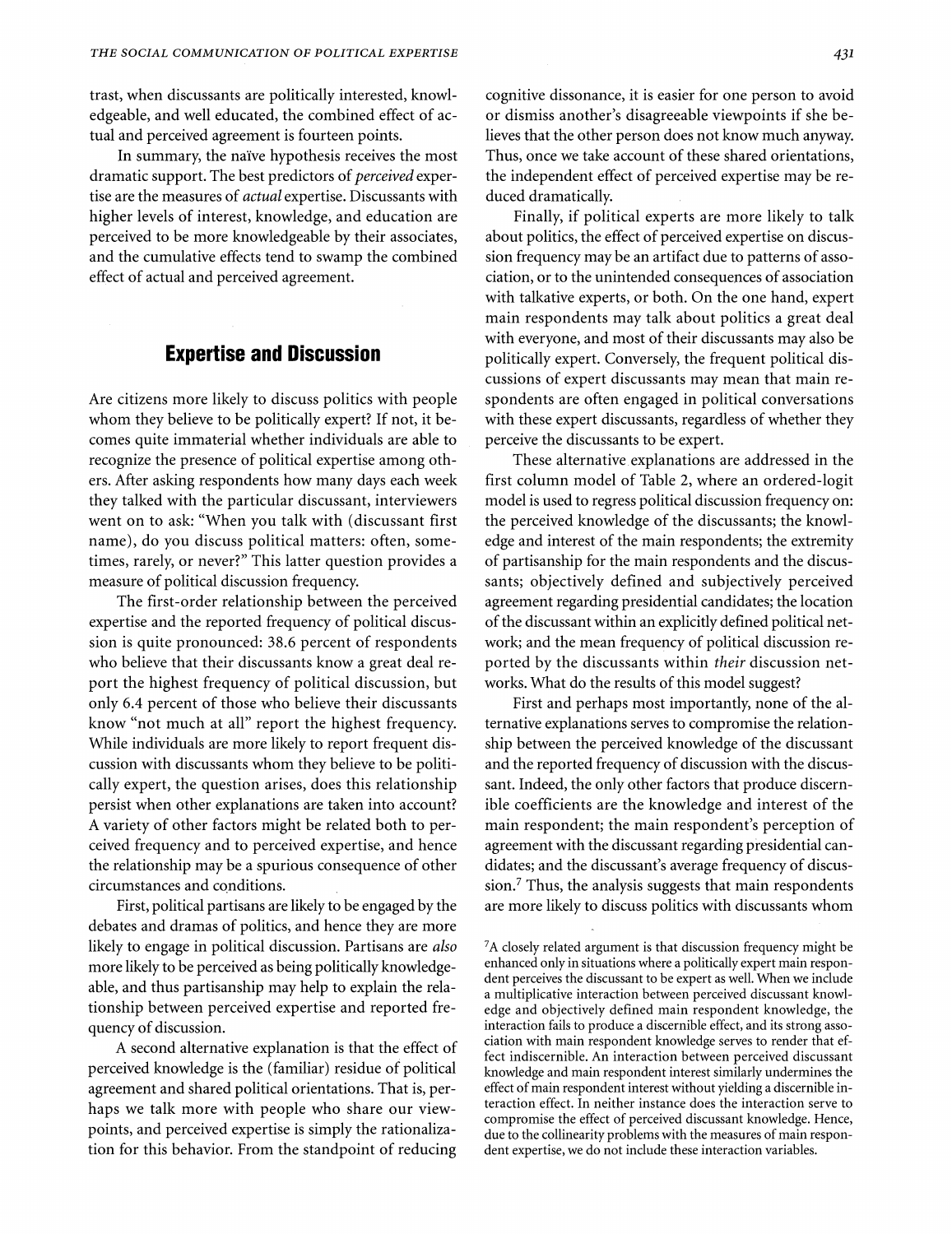#### The Main Respondent's Reported Frequency of Political Discussion TABLE 2 with the Discussant by the Perceived Expertise of the Discussant and by Various Other Factors

(Ordered logit models. T-values for coefficients and standard errors for cutting point thresholds are shown in parentheses.)

|                                        | Perceived Expertise of Discussant Based on:<br>simple report of<br>main respondent | perception<br>instruments |
|----------------------------------------|------------------------------------------------------------------------------------|---------------------------|
| perceived discussant knowledge         | 1.04<br>(9.63)                                                                     |                           |
| perceived knowledge instrument         |                                                                                    | 1.26<br>(3.85)            |
| residual perception instrument         |                                                                                    | 1.03<br>(9.16)            |
| discussant partisan extremity          | $-.05$<br>(.76)                                                                    | $-.05$<br>(.76)           |
| main respondent knowledge              | .13<br>(2.15)                                                                      | .11<br>(1.88)             |
| main respondent interest               | .51<br>(5.79)                                                                      | .53<br>(5.88)             |
| main respondent partisan extremity     | $-01$<br>(.17)                                                                     | $-.02$<br>(.28)           |
| perceived agreement by main respondent | .41<br>(2.92)                                                                      | .42<br>(3.01)             |
| objectively defined agreement          | .13<br>(.98)                                                                       | .12<br>(.91)              |
| political network name generator       | .08<br>(.70)                                                                       | .09<br>(.81)              |
| discussant's frequency of discussion   | .36<br>(3.52)                                                                      | .34<br>(3.18)             |
| threshold (1)                          | .84<br>$(s=.41)$                                                                   | 1.25<br>$(s=.71)$         |
| threshold (2)                          | 3.43<br>$(s=.39)$                                                                  | 3.84<br>$(s=.70)$         |
| threshold (3)                          | 6.22<br>$(s=.42)$                                                                  | 6.64<br>$(s=.72)$         |
| $N =$                                  | 1203                                                                               | 1198                      |
| chi <sup>2</sup> /df/p =               | 237/9/.00                                                                          | 239/10/.00                |
| pseudo $R^2$ =                         | .09                                                                                | .09                       |

Frequency of political discussion: main respondent's frequency of political discussion with discussant; 4=often, 3=rarely, 2=sometimes, 1=never.

Perceived knowledge instrument: predicted perception of discussant expertise based only on Table 1B estimates and objectively defined discussant expertise - knowledge, interest, education.

Residual perception instrument: residual perception of knowledge, absent objective predictors, calculated as the reported perception minus the perceived knowledge instrument.

Discussant's frequency of discussion: mean frequency of political discussion reported by the discussant in his or her own network of association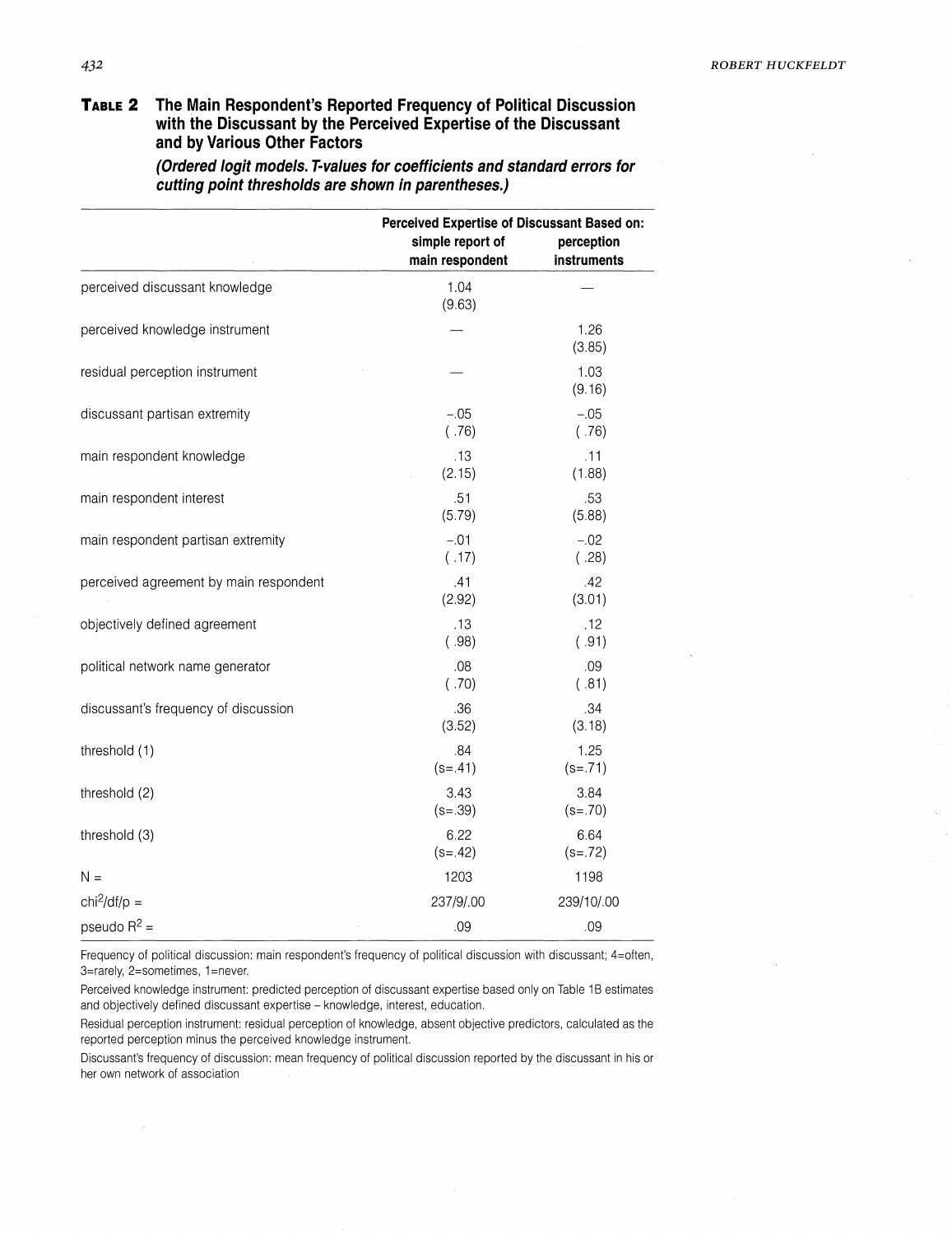they perceive to be politically knowledgeable and agreeable. And the frequency of discussion is further enhanced if the main respondents are knowledgeable and interested and if the discussants report more frequent political discussion within their own discussion networks. Before examining the magnitudes of various effects, we consider sources of bias in perceptions of expertise.

## **Subjective Filters on Objective Expertise**

One citizen cannot act on the basis of another's expertise unless he or she correctly perceives that expertise to exist. But as we saw in Table 1, perceptions of political expertise are not wholly driven by the political engagement, knowledge, and education of the discussant. Hence we confront a problem that is rooted in processes of social and political cognition. And the question arises, how important is the discussant's objectively defined expertise once it is subjectively filtered through main respondent perceptions? This question is addressed by creating a *perceived* knowledge instrument that measures the unbiased portion of the respondent's perception-a measure of respondent perception that is driven by the objectively defined expertise of the discussant and purged of any other effects. This measure is based on the second column estimates of Table 1, with discussant education, interest, and knowledge set to the actual levels of the particular discussant and all other explanatory variables held constant at mean values. Hence, this resulting instrument is wholly defined in terms of discussant interest, education, and knowledge, based on the Table 1 model.<sup>8</sup>

In addition, a residual perception instrument is also constructed by subtracting the perceived knowledge instrument from the main respondent's actual perception. The residual difference is that part of the perception that is driven by all factors other than knowledge, interest, and education. It is perhaps an oversimplification to infer that the entire residual basis of judgment is misperceivedmain respondents may have alternative means for forming judgments regarding the expertise of their associates that are entirely valid. But these measurement procedures provide a useful way to separate out the systematic and objective components of expertise perceptions from the biased, subjective, and idiosyncratic components.

These two instruments replace the simple measure of perceived knowledge in the second column model of Table 2, and both measures produce statistically discernible coefficients that lie in the expected direction. The second column model produces a pattern of results that closely parallels those of the first column model. Our primary concern is with the systematic component of the perception, and our goal is to compare the magnitudes of effects that arise due to the systematic component with the magnitudes of effects that arise due to the reported perception.

Magnitudes of effects in the two models are compared in Figure 1 by focusing on predicted probabilities of frequent discussion across the observed range of perceived discussant expertise, main respondent interest, and perceived agreement.<sup>9</sup> In Parts A and B, perceived expertise is based on the main respondent's report. In Parts C and D, perceived expertise is based on the instrument that measures that part of the reported perception that is driven by the knowledge, interest, and education of the discussant.

Not surprisingly, the effects of perceived expertise are reduced by employing the instrument rather than the main respondent's own perception, but the effects remain substantial. In Part C of the figure, the perceived knowledge instrument produces effects that are approximately 50 percent larger than the effects due to agreement. In Part D of the figure, the perceived knowledge instrument produces effects that are comparable to the effects that arise due to the political interest of the main respondent. In short, even when perceptions of expertise are defined wholly in terms of objectively defined expertise measures, the perceived expertise of the discussant continues to be an important factor in determining the frequency of political discussion between main respondents and discussants.

If people seek out experts as political discussants, how is it that nonexperts are able to find experts with whom to communicate? Part of the answer would seem to be that the experts end up talking more frequently in all their relationships. Does this mean that the pattern of effects in Table 2 and Figure 1 are circumstantial rather than intentional? That is, people with higher levels of political expertise are more likely to talk about politics, and thus we may find ourselves quite frequently and unintentionally talking politics with our expert associates.

<sup>&</sup>lt;sup>8</sup>A respondent's score on the new measure is the sum of each alternative evaluation regarding discussant knowledge  $(1 = not much)$ at all,  $2 =$  an average amount,  $3 =$  a great deal) multiplied by the probability that the respondent chooses that evaluation. A linear regression of the new measure on discussant education, interest, and knowledge produces an  $\mathbb{R}^2$  of .999.

<sup>&</sup>lt;sup>9</sup> Main respondent interest takes on values of 0 (not much) and 2 (very much). Perceived agreement takes on values of 1 for agreement and 0 otherwise. Perceived discussant knowledge is 1 (not much) and 3 (great deal). The perceived expertise instrument varies from 1.66 to 2.63, but to avoid exaggerating its effect, this distribution is truncated in Figure 1 by approximately 2.5 percent on both tails, leaving a range of 1.89 to 2.60.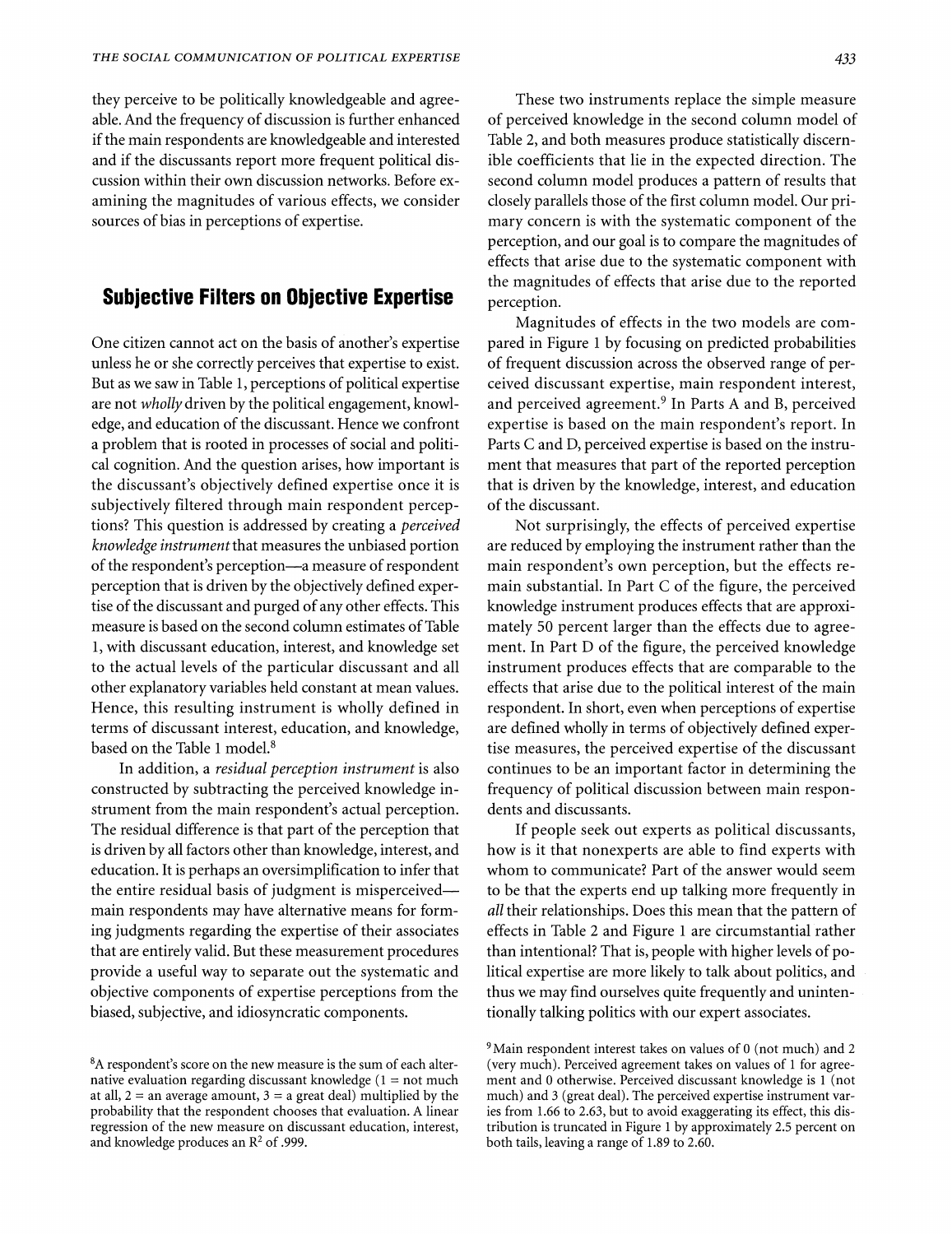#### **FIGURE 1** Predicted Probability That the Main Respondent "Often" Discusses Politics with the Discussant as a Function of Perceived Discussant Knowledge, Agreement Regarding Presidential Candidates, Main Respondent Interest in Politics, and Perceived Knowledge Instrument



Source: Parts A and B are taken from the first column estimates of Table 2; Parts C and D are taken from second column estimates of Table 3. In all parts of the figure, main respondent knowledge is held constant at 2; main respondent and discussant partisanship are held constant at 2; the name generator is held constant at 1 ("government, elections, and politics"); and the discussant's mean frequency of political discussion is held constant at 3 ("sometimes"). In Parts A and C, main respondent interest is held constant at 1. In Parts B and C, perceived and objective agreement are held constant at 1. The perceived knowledge instrument is estimated on the basis of the column 2 estimates in Table 1, with discussant interest, education, and knowledge varied according to discussant attributes, and all other factors held constant at mean sample values.

This is a compelling argument that speaks to the pervasive effects of political expertise, but the impact of perceived expertise persists even when a control is included for the average frequency of political discussion reported by the discussants. Hence, it may very well be that increased overall frequencies of discussion with political experts are the products of both circumstance and intention. At the same time, it would be difficult to argue that these increased frequencies are the products of circumstance alone. Moreover, an interpretation based on circumstance does not fundamentally alter the implications of the present analysis, even though it might

suggest a partial shift from purpose and intent to an agent-based explanation dependent on setting and context (Axelrod 1997).

# **Discussant Expertise and Communication Effectiveness**

What difference does all this make for the quality of political deliberation? This analysis is concerned with the extent to which communication is predicated on the ba-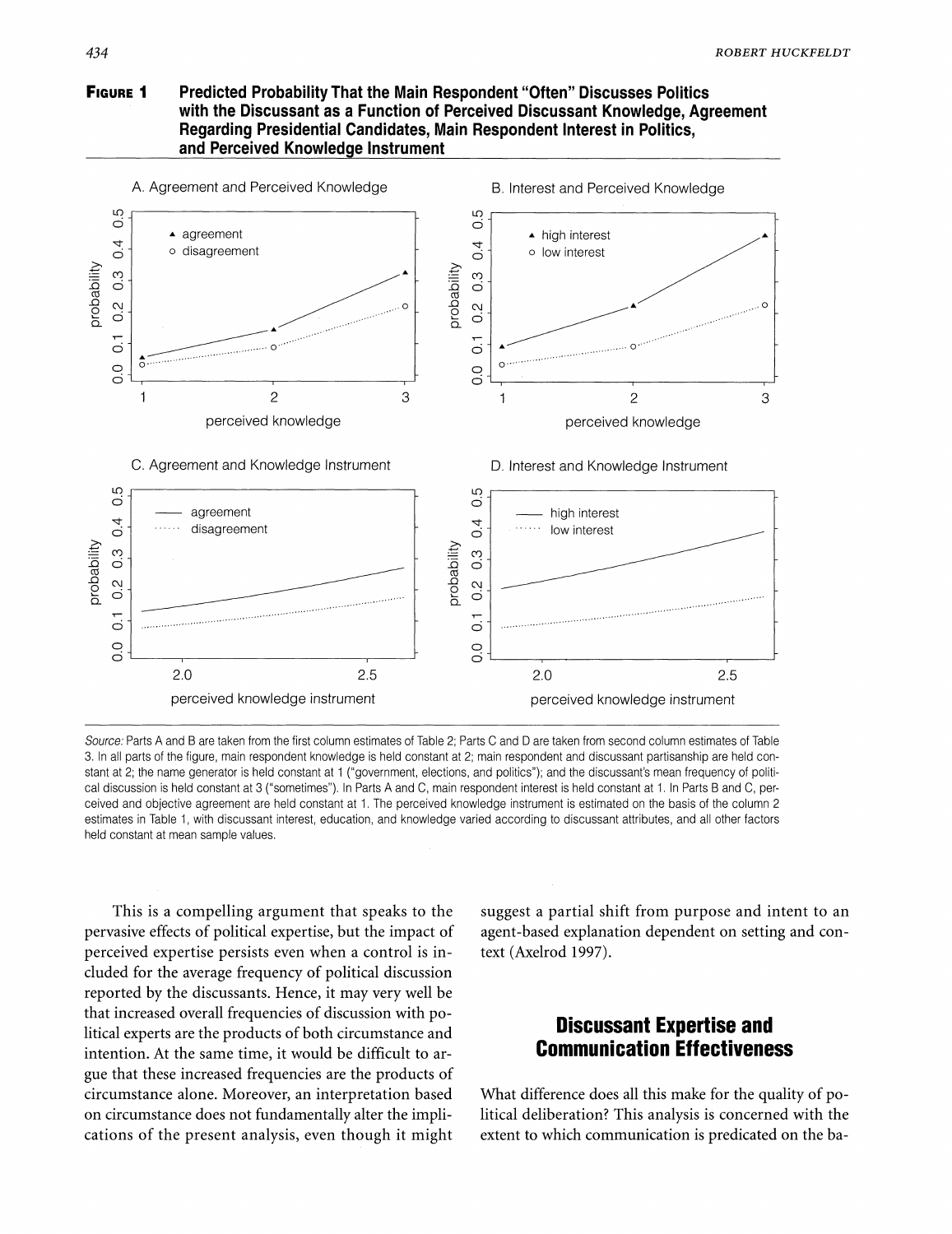#### TABLE 3 Accuracy of Main Respondent's Judgement Regarding Discussant's Vote Preference as a Function of Discussant's Political Expertise, and by Various Other Factors

|                                         | coefficient                                                               | (t-value) |
|-----------------------------------------|---------------------------------------------------------------------------|-----------|
| constant                                | $-5.31$                                                                   | (6.51)    |
| discussant:                             |                                                                           |           |
| expertise index                         | .37                                                                       | (2.45)    |
| partisan extremity                      | .32                                                                       | (3.21)    |
| partisan accessibility                  | $-.02$                                                                    | .61)      |
| candidate evaluation extremity          | .27                                                                       | (3.59)    |
| main respondent:                        |                                                                           |           |
| expertise index                         | .29                                                                       | (1.86)    |
| partisan extremity                      | .09                                                                       | .89)      |
| partisan accessibility                  | $-.09$                                                                    | (2.44)    |
| candidate evaluation extremity          | $-.002$                                                                   | .03)      |
| objectively defined agreement           | 1.05                                                                      | (5.31)    |
| network agreement with discussant       | 1.82                                                                      | (6.82)    |
| perceived discussion frequency          | .21                                                                       | (1.72)    |
| political network name generator        | .37                                                                       | (2.14)    |
| campaign week                           | .05                                                                       | ( 2.98)   |
| primary season (dummy coded)            | .68                                                                       | (1.68)    |
| discussant is:                          |                                                                           |           |
| main respondent's spouse (dummy coded)  | .68                                                                       | (1.91)    |
| some other relative (dummy coded)       | .32                                                                       | (1.38)    |
| non-relative close friend (dummy coded) | .04                                                                       | .16)      |
|                                         | $N =$<br>994<br>chi <sup>2</sup> /df/p = 356/19/.00<br>pseudo $R^2$ = .29 |           |

(Logit model. T-values for coefficients are shown parentheses.)

Expertise index: sum of knowledge, education, and interest, where each component item is linearly transformed to a scale of 0 to 1

Partisan accessibility: response time in the metric of seconds to party identification question, with precision to hundredths of seconds

Candidate evaluation extremity: absolute value of difference between Clinton evaluation and Dole evaluation, where each evaluation ranges from 5(most favorable) to 1 (least favorable)

Network agreement with discussant: proportion of remaining network perceived by main respondent to hold the same candidate preference reported by discussant

Campaign week: week of interview, where 1 is the first week of March and 36 is the week of the election or later Primary season: 1=interview occurred before the first week of July; 0=other

sis of expertise, thereby enhancing the capacity of citizens as it increases the effectiveness of political communication. How might the effectiveness of communication be conceived? One measure of effectiveness is the accuracy with which political messages are communicated. If Tom and Dick talk about politics at work, and Tom believes that Dick supports Clinton when he actually favors Dole, then political deliberation has quite clearly misfired. The question thus becomes, are the preferences of politically expert discussants more likely to be perceived accurately? Does discussant expertise serve to increase communication effectiveness?

A logit model is employed in Table 3 to assess the accuracy of the main respondent's perception regarding the discussant's vote choice. In addition to scales measuring the objectively defined expertise of the discussant and the main respondent,<sup>10</sup> a number of explanatory variables are

<sup>10</sup>Discussant and main-respondent expertise measures are formed as the sum of education, interest, and knowledge where each component item is linearly transformed to a scale of 0 to 1. The range of the resulting measures is from .08 to 3 for both main respondents and discussants. The item correlations for the discussant scale are .60 for education, .72 for interest, and .76 for knowledge. Corresponding correlations for the main respondent scale are .63, .72, and .75.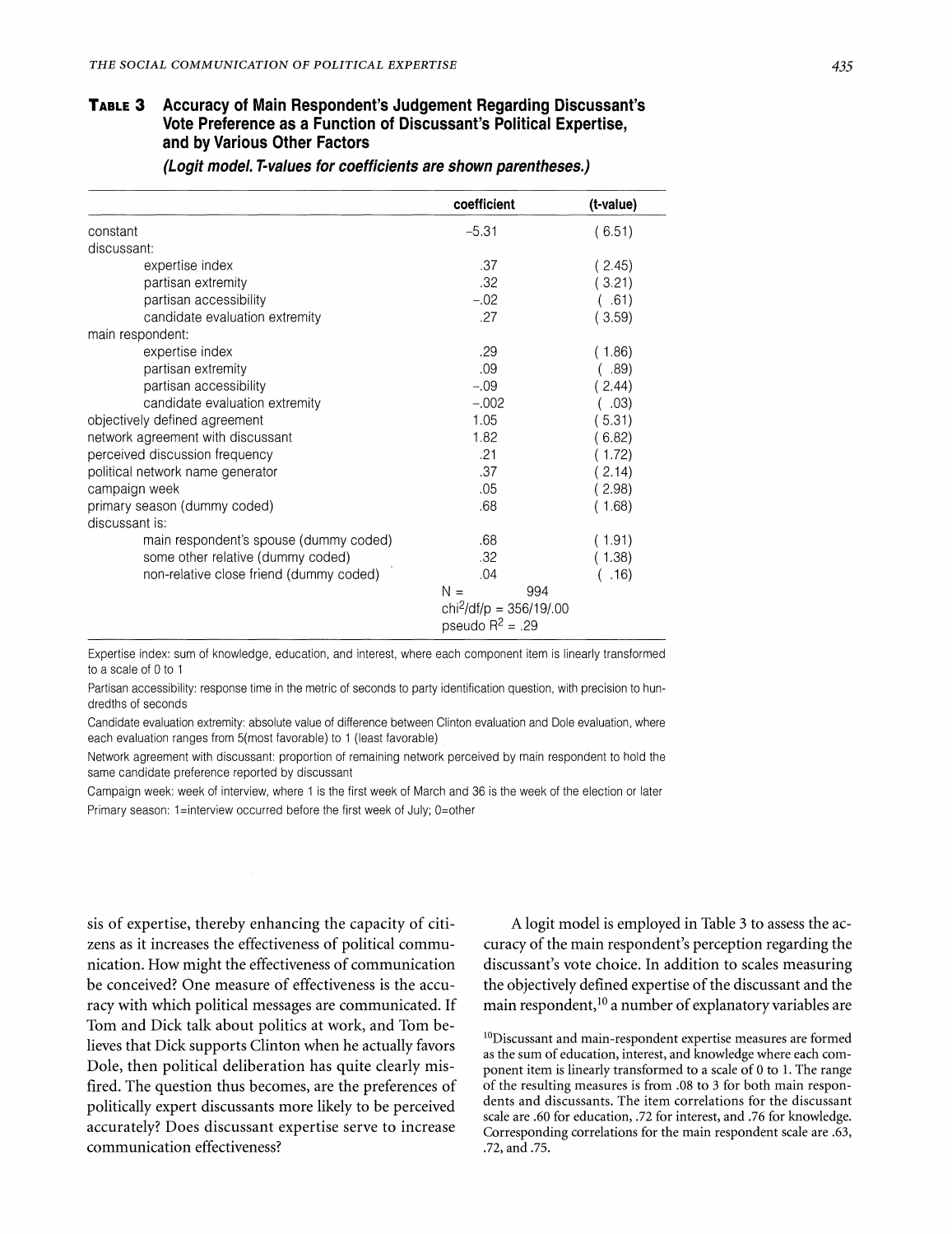included that have been shown to predict communication accuracy and effectiveness in other analyses (Huckfeldt, Sprague, and Levine 2000). First, and in keeping with this earlier work, the results show that the extremity of the discussant's partisanship and candidate evaluations serve to increase accuracy, as does the accessibility of the main respondent's partisanship.<sup>11</sup> Second, accuracy is increased by the presence of agreement between the main respondent and the discussant, and it is also increased when the discussant holds a preference that is perceived by the main respondent to be more widespread in the remainder of her social network. Third, main respondents are more likely to perceive preferences accurately as the campaign progresses.<sup>12</sup> Fourth, accuracy is enhanced when discussants are located in explicitly defined political discussion networks. A number of other explanatory factors produce marginally discernible effects on accuracy, including the expertise of the main respondent, discussants who are married to the main respondent, the reported frequency of political discussion, and a time of interview that occurred during the primary season.

Finally, in an extension of the earlier work, these results show that accuracy is increased by discussant expertise—Tom is more likely to understand the political message Dick is conveying to the extent that Dick is politically expert.<sup>13</sup> In contrast, the measure of main respondent expertise produces an effect that lies in the expected direction but is only marginally discernible.

Quite clearly, the expertise of the discussant is not the only factor driving communication effectiveness, and thus it becomes important to compare magnitudes of effects among various factors. With other explanatory variables held constant at mean or typical values, the probability of accurate perception increases by twenty points across the range of discussant expertise. In contrast, agreement between the main respondent and discussant regarding candidate preferences increases the probability by twenty-two points; and the combined effect of agreement between the main respondent and the discussant, as well as between the discussant and the main respondent's perception regarding the remainder of the main respondent's network, increases the probability by fiftyfive points. Finally, being a strong partisan rather than an independent increases the probability by twenty-three points; and the combined effect of both partisan extremity and candidate evaluation extremity is forty-seven points.<sup>14</sup>

Does discussant expertise increase the effectiveness of communication? Yes. Is it the most important factor? Certainly it is not, and in the context of well-known and welldocumented communication biases, this is not surprising. At the same time, discussants can have little direct influence if their preferences are misperceived (Huckfeldt and Sprague 1995). Thus, by engaging in political communication with politically expert discussants who make their preferences clearly understood, citizens increase the likelihood that their opinions and viewpoints will be influenced. And in this way the preferences of politically expert discussants are weighted more heavily in the collective deliberations of democratic politics.

The important result is thus three-fold. First, citizen judgments regarding the political expertise of others are based in reality, driven primarily by actual levels of expertise. Second, citizens communicate more frequently with those whom they judge to be politically expert. Third, this asymmetrical quality of communication, in which people rely more heavily on locally defined experts, increases the effectiveness of communication as well as the influence of politically expert citizens.

### **Conclusion**

The analysis suggests that political communication within networks of social relations serves to enhance the individual and collective capacities of citizens to play meaningful roles in democratic politics. First, citizens are

<sup>&</sup>lt;sup>11</sup>The accessibility of partisanship is based on the main respondent's response time to the party identification question. See Huckfeldt, Sprague, and Levine (2000).

<sup>&</sup>lt;sup>12</sup>The campaign week ranges from 1 to 36, beginning with the first week of interviewing in early March of 1996 and culminating at the week of the election. All post-election interviews are also assigned the value of 36. The dummy variable is included for the primary season (ending in June of 1996). Because candidates were not fully determined during this period, interviewers asked main respondents which party's candidate their discussant would support.

<sup>&</sup>lt;sup>13</sup>Note that this effect is independent of discussion frequency, and an interaction between discussion frequency and discussant expertise fails to produce a discernible effect ( $t = .08$ ). If the control for discussion frequency is eliminated, the magnitude of the effect due to discussant expertise is only slightly enhanced. Hence, the effect of discussant expertise can be seen as operating primarily through the clarity rather than the frequency of the political message.

<sup>&</sup>lt;sup>14</sup>In calculating the range of discussant expertise, I eliminate approximately 2.5 percent at either tail in a conservative effort to avoid overstating its effects. The resulting range is from .79 to 2.95. The range of partisan extremity is 0-3; and the range of candidate evaluation extremity is 0–4. The values for the presence or absence of disagreement between the main respondent and the discussant is 0 or 1; and the range on the proportion of the remaining network perceived to hold the discussant's self reported preference is 0-1. The mean or typical values are: 2.13 for discussant expertise; 2.08 for main respondent expertise; 2 for the partisan extremity measures; 2 for candidate evaluation extremity measures; 2.0 for the partisan accessibility measures; 1 for perceived discussion frequency; 25 for campaign week; 0 for primary season; and 0 for the spouse, other relative, and close friend dummy variables.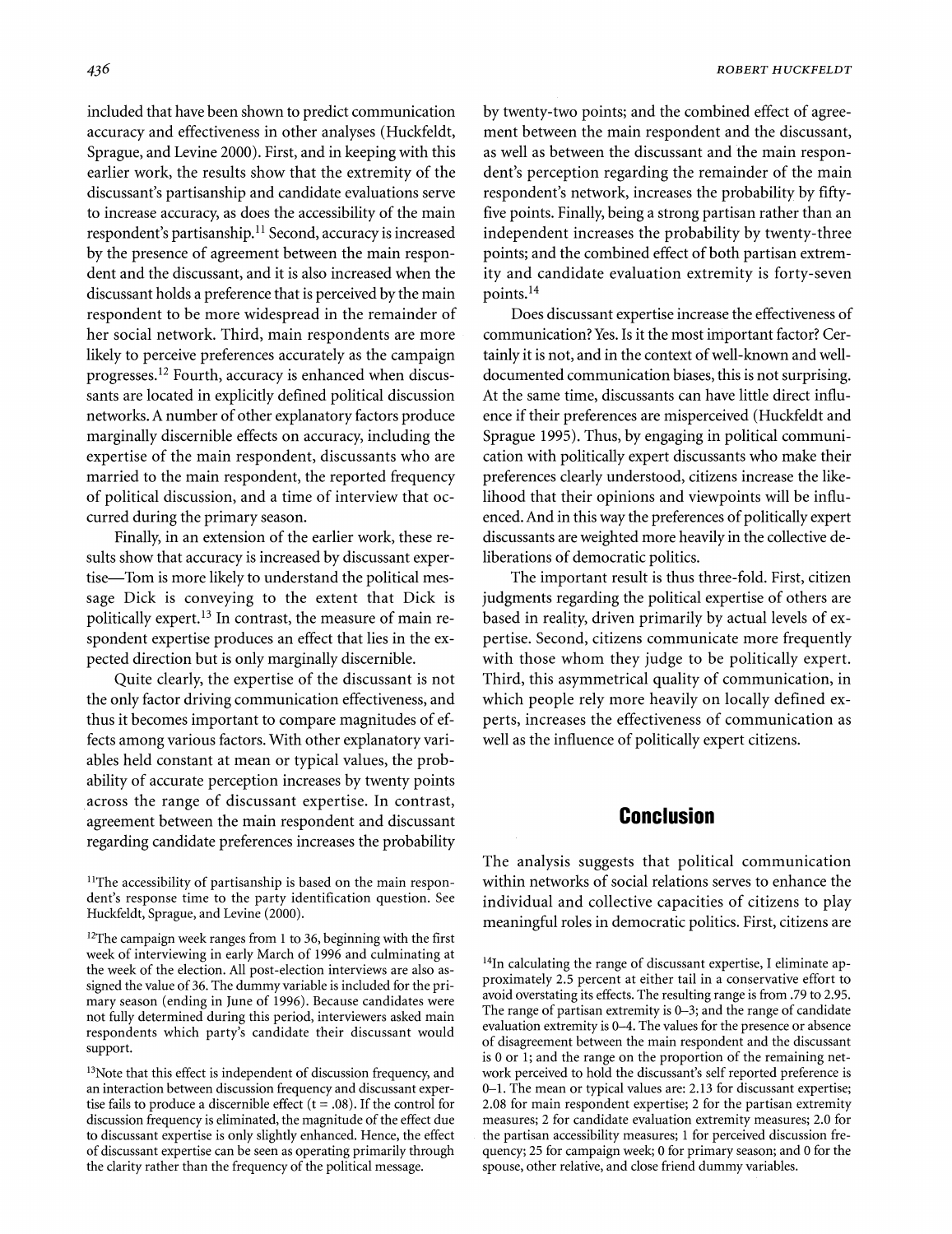more likely to talk with others whom they believe to be politically expert, quite independently from either the reality or the perception of political disagreement. Indeed, the effect of perceived discussant expertise on the frequency of political communication is much more substantial than the effect of perceived agreement. Second, when citizens judge their discussants to be politically expert, objectively defined characteristics of the informants are likely to be driving their assessments, with important consequences arising due to the discussants' political knowledge, education, and partisan extremity. In contrast, the perception of political disagreement produces a relatively minor and inconsequential effect on the perception of expertise. Hence, patterns of discussion and social communication are motivated by the reality-based judgments of participants regarding the informational value of alternative informants, and hence the political relationships between and among citizens are inherently asymmetric with respect to political expertise.<sup>15</sup>

What are the substantive implications of the analysis for democratic politics? First, at the level of collective electorates, the whole really is more than the sum of its parts. Or to anchor this argument in its Durkheimian roots: "... the group formed by associated individuals has a reality of a different sort from each individual considered singly" ([1897] 1951, 320). Hence, one of the reasons that "democracy works" is that its citizens do indeed rely on "horizontal networks of relations" for meaningful political engagement (Putnam 1993). In a political society where individuals are isolated and cut off from one another, democratic politics will either operate suboptimally or it will cease to function at all (Mondak and Gearing 1998). The intellectual corollary for political science runs along similar lines: a scholarly treatment of citizenship that focuses solely on isolated individuals ignores the collective potential of democratic politics; and it underestimates the capacity of citizens who are located in complex networks of political interdependence (Axelrod 1997).

Second, the capacities of individuals to render meaningful judgments regarding the expertise of alternative information sources is quite striking. People are not lost in a cloud of misperception when they engage in social communication about politics, and neither is the information they obtain simply a mirror of their own preferences. Rather, they recognize a valuable source of political information when they encounter one, and they proceed to utilize it more fully, quite independently of whether they share the source's political bias.

Finally, what does the analysis suggest for the nature and consequence of political disagreement among and between citizens? The comparative informational value of political communication within and between groups holding different preferences is a complex and perhaps not fully resolved question (Downs 1957; Calvert 1985), and hence any empirical expectation is correspondingly clouded. Some people in some settings may seek out political discussants holding compatible political biases. Other people in other settings—and perhaps the same people in other settings—may very well seek out discussants with divergent political biases, particularly if these individuals are judged to be politically expert. In short, the empirical effect demonstrated here-a modestly positive relationship between perceived agreement and reported frequency of discussion—may indeed be a net effect that summarizes heterogeneous responses and strategies of information acquisition.

Moreover, the modest and positive effect of agreement on perceived expertise does not necessarily reflect a response anchored in dissonance reduction. Rather, it may reflect an individual's quite reasonable (or at least comprehensible) assessment regarding a discussant who is judged to make faulty political judgments. In short, one need not assume that *any* effect arising due to disagreement is necessarily a response to the psychic discomfort of political disagreement, and there is little evidence of such psychic discomfort anywhere in this analysis. The perception of disagreement is relatively widespread; the presence of disagreement does not extinguish political communication; and judgments regarding expertise are primarily driven on the merits of the particular case, with only a minor effect due to disagreement.

Thus, political disagreement among and between citizens may not be particularly important in the production of cognitive dissonance. As Ross and his colleagues (1976) suggest, motivated conformity is most powerful when disagreement is most difficult to explain. In terms of the Asch experiments, the subjects who were unaware of the experimental manipulation had no plausible explanation for the seemingly faulty judgments of those individuals who reported that the long line was shorter than the short line. In contrast, a multitude of possible explanations is available to account for a discussant's wrong-headed political viewpoints, thereby rendering the existence of political disagreement entirely comprehensible and not particularly troubling. Joe likes Clinton because he is a Democrat. Sally likes Gingrich because she is a conservative, or because she is from Georgia, or because she likes outspoken people. In short, disagreement is more easily accommodated when it can

<sup>&</sup>lt;sup>15</sup> In keeping with these asymmetries, other analyses demonstrate a perhaps surprising level of nonreciprocity among the members of similarly defined political discussion dyads (Huckfeldt and Sprague 1995, 167-168), where only 15 percent of nonrelative discussants and 21 percent of nonspouse relative discussants name the main respondent as *their* discussant.